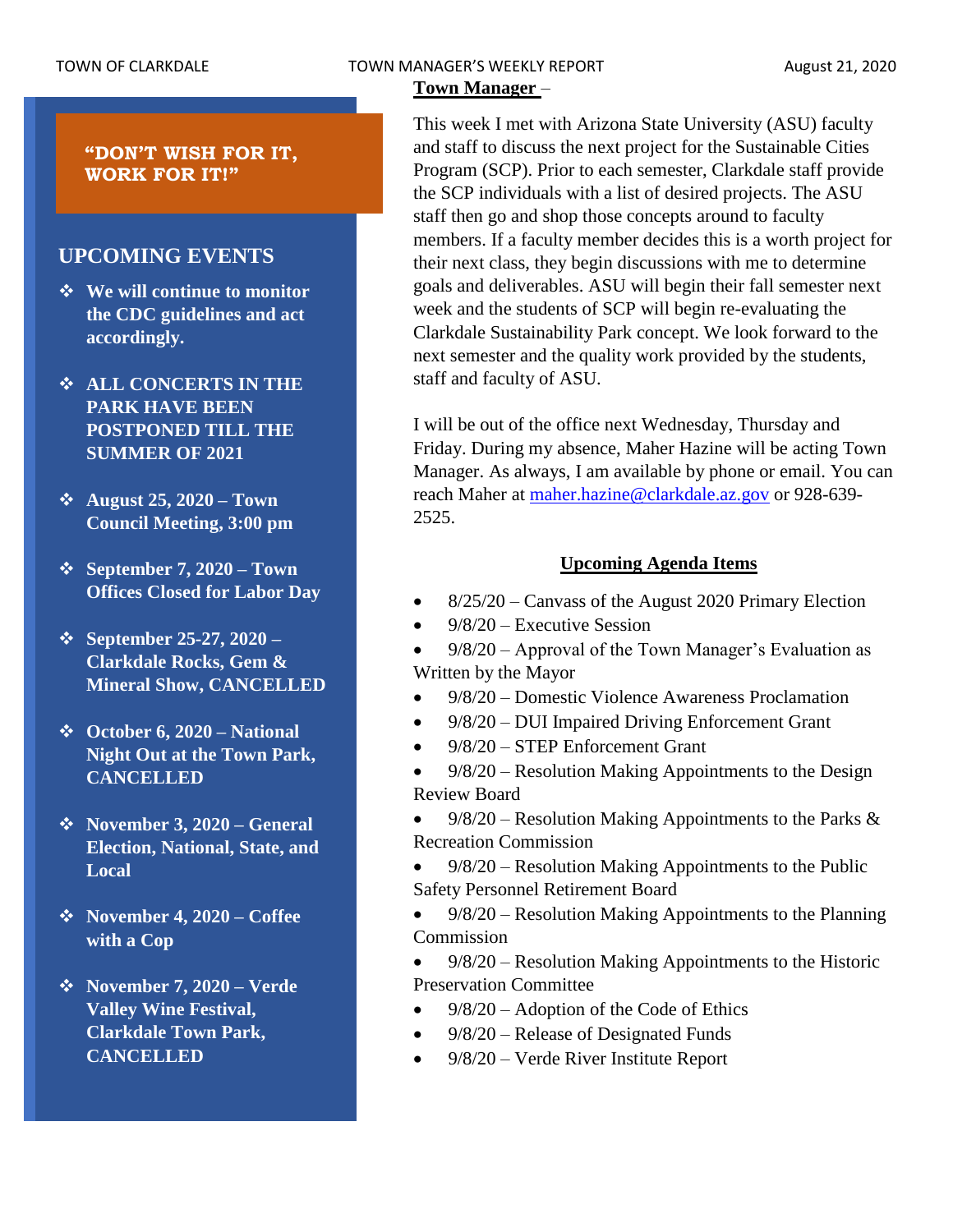TOWN OF CLARKDALE TOWN MANAGER'S WEEKLY REPORT August 21, 2020

# Yavapai County COVID-19 Update 8/21/2020 9:30:00 AM

| Confirmed Cases: 2224 Deaths: 76 Recoveries: 893                                                                                                                                                                                                                                                                                                                                                                                                                                                                                                                                                                                                                                                                                                                                             | <b>Yavapai County</b>                                                                                                                                                                                                                                                              | Arizona<br>Cases:<br>196899                                                                                                                                                                                                                                                                                                                                       | <b>Deaths: 4688</b>                                                                                                                                                                                                                               |
|----------------------------------------------------------------------------------------------------------------------------------------------------------------------------------------------------------------------------------------------------------------------------------------------------------------------------------------------------------------------------------------------------------------------------------------------------------------------------------------------------------------------------------------------------------------------------------------------------------------------------------------------------------------------------------------------------------------------------------------------------------------------------------------------|------------------------------------------------------------------------------------------------------------------------------------------------------------------------------------------------------------------------------------------------------------------------------------|-------------------------------------------------------------------------------------------------------------------------------------------------------------------------------------------------------------------------------------------------------------------------------------------------------------------------------------------------------------------|---------------------------------------------------------------------------------------------------------------------------------------------------------------------------------------------------------------------------------------------------|
| <b>Yavapai Case Locations</b><br>CountChange<br><b>Ash Fork</b><br>13<br>n/c<br>13<br>n/c<br><b>Bagdad</b><br><b>Black Canyon City</b><br>28<br>n/c<br>Camp Verde<br>$+2$<br>141<br>Chino Valley*<br>116<br>$+1$<br>Clarkdale<br>n/c<br>64<br>12<br>$+1$<br>Congress<br>Cornville<br>29<br>n/c<br>264<br>$+3$<br>Cottonwood<br>97<br>Dewey*<br>n/c<br>Humboldt<br>$+1$<br>8<br>n/c<br>Mayer<br>46<br>Paulden<br>76<br>n/c<br>483<br>Prescott*<br>$+8$<br>Prescott Valley*<br>493<br>$+4$<br><b>Rimrock</b><br>n/c<br>43<br>Sedona**<br>99<br>n/c<br>Village of Oak Creek**33<br>n/c<br>Yarnell<br>n/c<br>6.<br><b>Other Quad-Cities</b><br>13<br>n/c<br>Other Verde Valley<br>n/c<br>1 <sup>1</sup><br>23<br>$-2$<br>Unknown<br>*Mingus Mtn Academy123<br>**used to be included in Sedona #s | <b>Yavapai Tests</b><br>Total Tested 34283<br><b>Negative</b><br>93.5%<br>32059<br><b>Positive</b><br>2224<br>New Tests Reported*<br>199<br>New Positive Cases*<br>24<br><b>Positivity</b><br>5.5%<br>*ADHS count<br>Positivity Rate (PCR)<br>5.5%<br>Positivity Rate (Serology)3% | Yavapai Case Details<br>Count<br>Age<br>0 to 12<br>97<br>173<br>13 to 17<br>261<br>18 to 24<br>25 to 34<br>316<br>243<br>35 to 44<br>265<br>45 to 54<br>331<br>55 to 64<br>291<br>65 to 74<br>140<br>75 to 84<br>103<br>$85 +$<br>Unknown 4<br><b>Male</b><br>936<br>1268<br>Female                                                                               | Change<br>$+2$<br>$+1$<br>n/c<br>$+3$<br>$+2$<br>$+3$<br>$+4$<br>$\overline{\phantom{0}}^4$<br>n/c<br>$+1$<br>n/c<br>42%<br>58%                                                                                                                   |
|                                                                                                                                                                                                                                                                                                                                                                                                                                                                                                                                                                                                                                                                                                                                                                                              |                                                                                                                                                                                                                                                                                    | Yavapai Hospitalizations<br>YRMC <sub>8</sub><br>4 PUI (West Campus)<br>$\overline{5}$<br>5 PUI (East Campus)<br>VVMC1<br>0 PUI<br>$\overline{2}$<br>0 PUI<br>VA<br>* A PUI is an in-patient who has been<br>admitted for care that has been tested<br>for COVID-19 with results still pending.<br>* These numbers are only COVID-19<br>related hospitalizations. | <b>Yavapai Mortality</b><br>Case fatality rate<br>Females<br><b>Males</b><br>Cottonwood<br><b>Prescott</b><br><b>Prescott Valley</b><br><b>Other Quad Cities 12</b><br>Other Verde<br>0 to 54<br>55 to 64<br>65 to 74<br>75 to 84<br>85 and older |

[Testing Sites in Yavapai County](https://www.yavapai.us/Portals/39/COVID-19/TestingSitesinYavapaiCounty.pdf)

[Emergency Operations Center Personal Protection Equipment \(PPE\) Donations](http://www.yavapai.us/Portals/39/PPE%20Donations.pdf)

[Yavapai County Community Health Services' COVID-19 Resources for Reopening](https://www.yavapai.us/chs/COVID-19) *Please refer to Governor Ducey's website for reopening timelines: <https://azgovernor.gov/>*

[ADHS Local Health Resources](https://www.azdhs.gov/preparedness/epidemiology-disease-control/infectious-disease-epidemiology/index.php#novel-coronavirus-local-health-resources)

COVID-19 Q&A - [Guidance for Schools](https://www.yavapai.us/Portals/39/COVID-19/COVID-19_QA_GuidanceForSchools.pdf)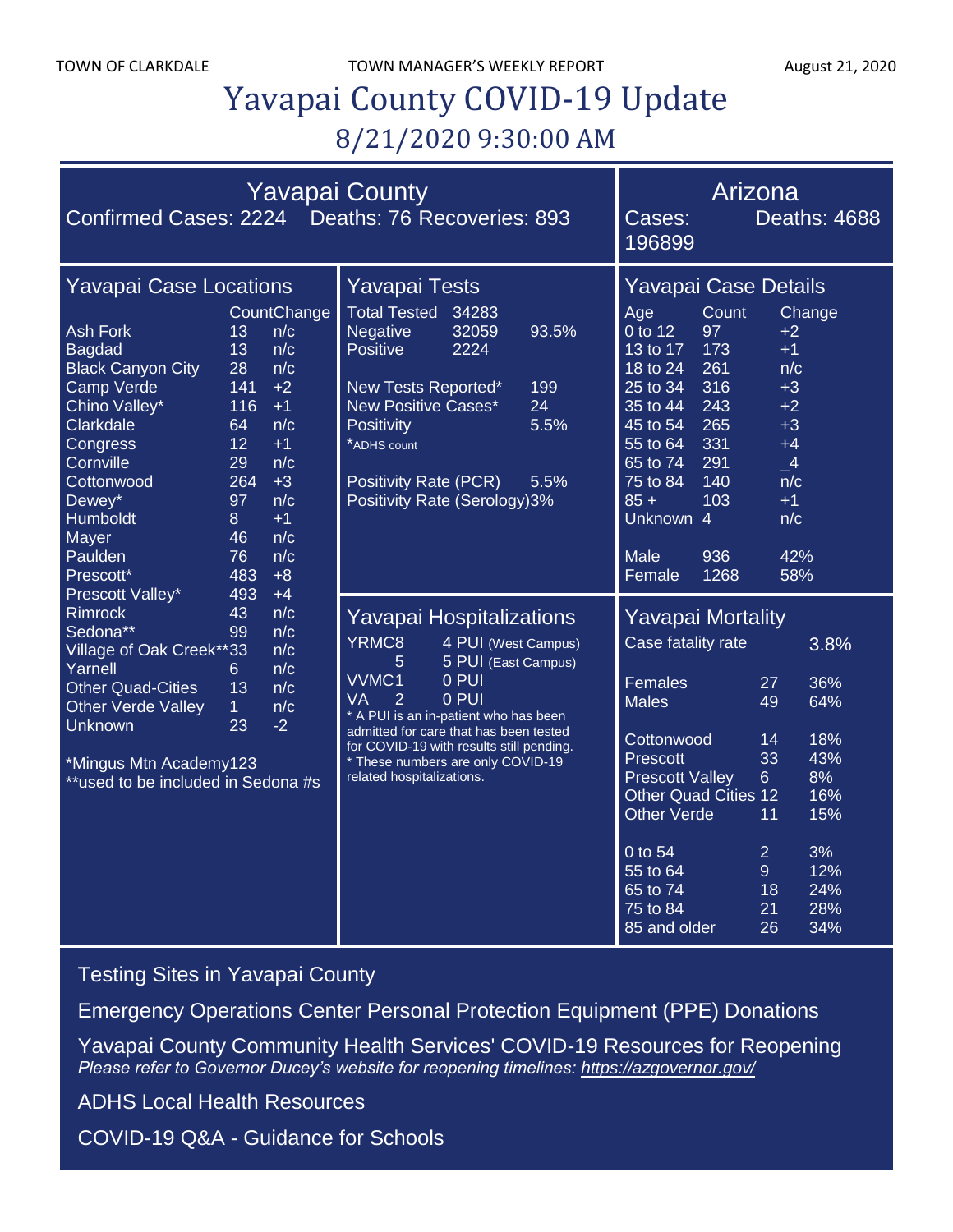*PARKS & RECREATION DEPARTMENT UPDATES*

Parks and Recreation Event, Program and Activity Reports –

The first I Love My Parks & Trails- Park Improvement Day is planned for September 19th at Selna-Mongini Park. Banner and announcements have been prepared and will be distributed to our volunteer email list as well as on our social media accounts as soon as the Parks & Recreation Commission approves the program at their 8/20 special meeting. Social distancing will be practiced and the number of volunteers will be limited to allow



for a safe event. In addition, sponsors are being sought to provide tools and supplies necessary to complete park/trails clean up and improvements. Staff has received positive response to the request.

### Facility Rental Updates –

• One new rental has been booked for a memorial service at Clark Memorial Clubhouse on 8/22. In preparation for this event, a Covid19 liability waiver was developed and implemented as part of the application process going forward. Safety precautions have been discussed with our Ambassador and the renter is aware that the event may be shut down if all required safety precautions are not observed (including a max limit of 50 guests.)

#### Verde River @ Clarkdale –

• You may have noticed cows on the river lately. The cows have been discovered along the banks of Brewer's Tunnel Dam and the Slag Pile RAP. The cows belong to a rancher leasing land from Freeport. Freeport has reached out to the rancher to gather his cows and work to keep them off the river.

#### Social Media –

Social Media Posts: 8/14 City Selfie Day post 8/18 Clarkdale Census update 8/19 Get to Know Your Clarkdale Parks post Engagements: 86 Post Reach: 550 New Followers: 2

# *COMMUNITY DEVELOPMENT DEPARTMENT UPDATES*

- Historic Preservation Committee (HPC) Members have been identified and will be appointed at the September 8, 2020 Town Council Meeting.
- Planning Commission There will be no meeting till October.
- General Plan Commission There will be no meeting till October.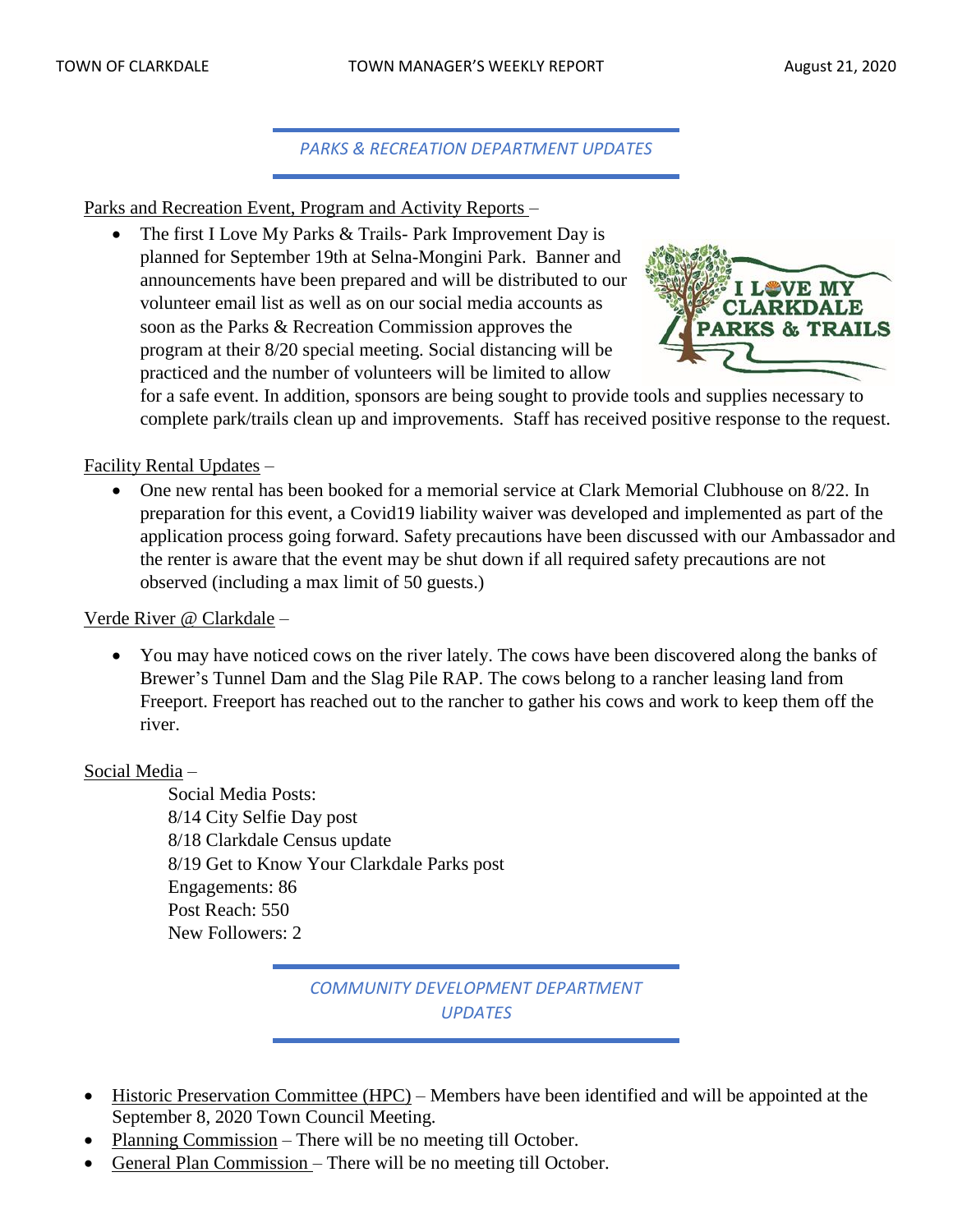- Code Enforcement One complaint received regarding weeds on Austin Way.
- Department continues to take calls regarding the proposed Tiny House Village proposed in Mingus Shadows at Tract O. This proposed development will go before the Design Review Board Special Meeting on September 16, 2020.
- Ralph Clemmer submitted a grading permit for Tract-S, the Miner's Retreat Recreation Area in Mountain Gate subdivision.

| <b>ITEM</b>                | <b>DETAILS</b>                                  | <b>FEE</b>  |
|----------------------------|-------------------------------------------------|-------------|
|                            | 01185 - FROM THE GROUND UP                      | \$30.00     |
| <b>BUSINESS LICENSES</b>   | 00257 - MARTIN'S PLUMBING                       | \$30.00     |
|                            | 00496 - M K E CONSTRUCTION                      | \$30.00     |
|                            | 01186 - AMPED ELECTRICAL LLC                    | \$30.00     |
| <b>MINOR LAND DIVISION</b> | 092745 - ORTIZ / 406-26-008J                    | \$50.00     |
|                            | 092725 - REMODEL / 405 SECOND NORTH ST          | \$277.20    |
|                            | 092743 - FENCE / 1860 OLD JEROME HWY            | \$25.00     |
|                            | 092733 - NEW CONSTRUCTION / 454 MARION CIR      | \$2,407.00  |
|                            | 092736 - NEW CONSTRUCTION / 486 MINERS GULCH DR | \$2,284.40  |
| <b>BUILDING PERMITS</b>    | 092737 - NEW CONSTRUCTION / 304 SPIRIT CIR      | \$2,360.00  |
|                            | 092738 - NEW CONSTRUCTION / 466 MINERS GULCH DR | \$2,645.60  |
|                            | 092739 - NEW CONSTRUCTION / 506 HUDGENS LN      | \$2,099.60  |
|                            | 092740 - NEW CONSTRUCTION / 263 SIEBER CT       | \$2,628.80  |
|                            | 092744 - DESK / 222 ROGERS PL                   | \$25.00     |
|                            |                                                 | \$14,922.60 |

#### **Weekly Cash Report**

#### *POLICE DEPARTMENT UPDATES*

#### **Major incidents reported to the department for the week of 8/12 through 8/18/20:**

- 8/13/20 Officer Guth arrested a male DV suspect for violating court-ordered release conditions by returning to a protected residence.
- 8/13/20 Officer Deming and Officer Guth responded to an overdose call at an apartment complex. A teenager took over-the-counter pills and was transported by ambulance to VVMC. The teenager will be fine.
- 8/14/20 Officer Fricke took a delayed assault per domestic violence and theft report from a resident of Mountain Gate. The subject only wanted to document the allegations for civil court proceedings.
- 8/16/20 Lead Officer Brundridge and Sgt. Candelaria investigated an unattended death at an apartment complex. The death was due to natural causes.

| <b>Total Calls</b>                                  | 33 |
|-----------------------------------------------------|----|
| <b>Calls Criminal in Nature</b>                     | 3  |
| <b>Traffic Stops</b>                                |    |
| Citations                                           |    |
| Warnings                                            |    |
| $Citations - non-traffic$                           | 2  |
| <b>Requests for Citizen Assistance</b>              | 8  |
| <b>Animal Problems</b>                              | 4  |
| <b>Requests by Other Agencies</b><br>for Assistance | 6  |
| Responses to Calls at the RAPs                      |    |
| <b>Domestic Violence Calls</b>                      |    |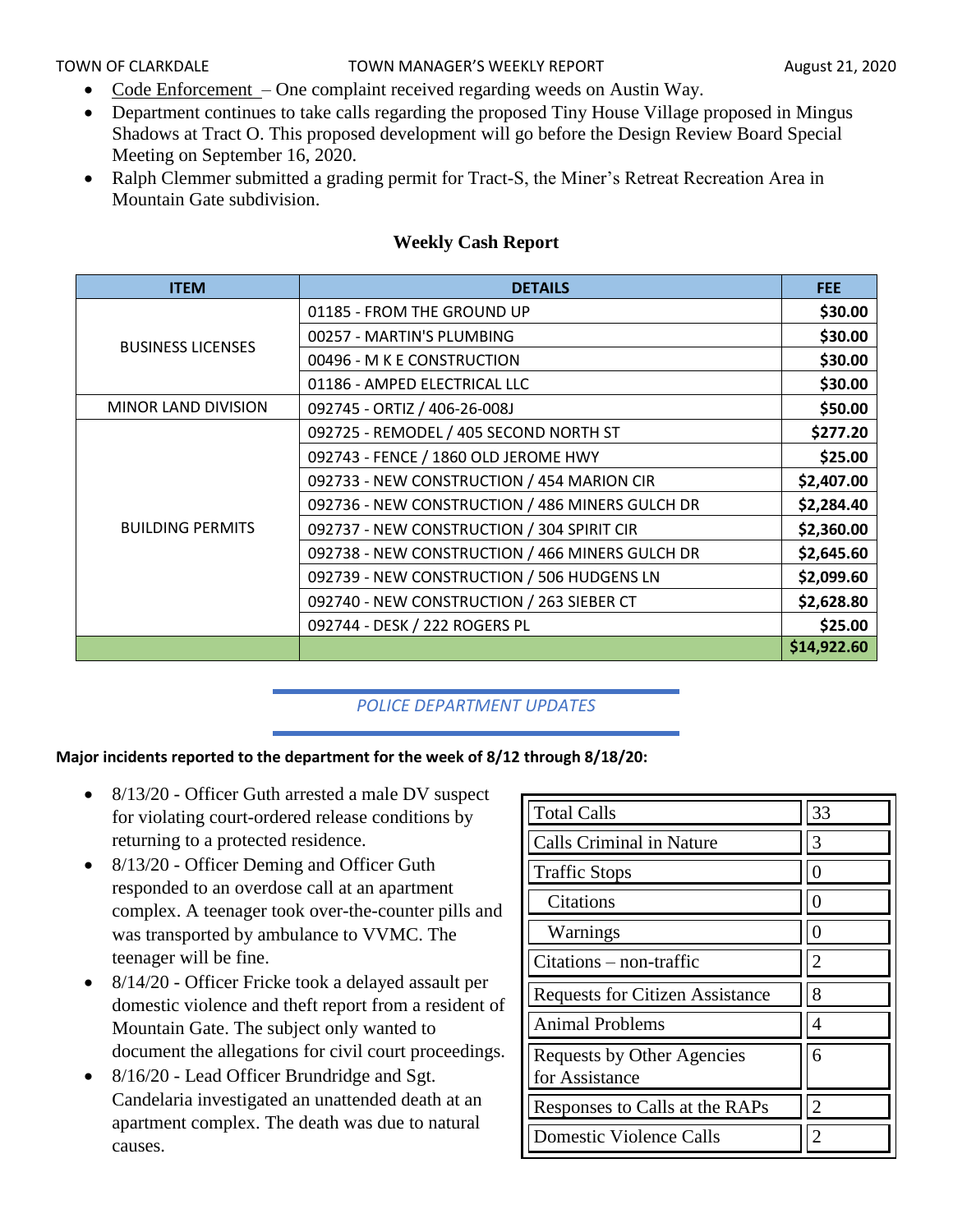#### TOWN OF CLARKDALE TOWN MANAGER'S WEEKLY REPORT TOWN August 21, 2020

- 8/16/20 Lead Officer Brundridge contacted a resident of Centerville following a report to the mayor of suspicious activity and excess furniture and household items in the yard. The owner is moving the items to a storage unit within two weeks.
- 8/16/20 Lead Officer Brundridge received shots fired call in the Rincon neighborhood. He contacted the man responsible who believed he could fire his gun as long as he was on private property. Lead Officer Brundridge explained shooting is not allowed within Town limits.
- 8/16/20 Officer Guth spoke to a couple having a loud argument at #1 Foods. They separated for the night.
- 8/16/20 Officer Guth was called to the Rincon neighborhood for a domestic violence assault in progress. The suspect fled but Officer Guth was able to locate and arrest him. The man was booked into jail for three charges of assault, three charges of disorderly conduct, and preventing the use of a phone in an emergency.
- 8/18/20 Lead Officer Brundridge and Sgt. Candelaria conducted two address verifications of registered sex offenders for YCSO.
- 8/18/20 Lead Officer Brundridge and Sgt. Candelaria checked on a residence in Mingus Shadows at the request of Public Works. The residents are fine. 8/5/20 - Officer Godina is assisting an agency from another state with a child molestation case that occurred 30 years ago in that jurisdiction. The victim lives locally and the suspect is believed to be in the Verde Valley as well. Sgt. Smith also assisted.

# Calls at the RAPS

- 8/14/20 Officer Fricke ejected several people from TUZI RAP after day-use hours.
- 8/15/20 Officer Guth warned two teenagers who were jumping off Tuzigoot bridge.

# Notable Events

• 8/18 The Virtra training room is nearly complete. With this space, we now have the ability to practice perishable skills in the comfort of our own station. Check out the during and after panoramas below and more pictures on our Facebook page. Great job renovation crew Chief Taylor, Sergeant Smith, Sergeant Candelaria, and volunteers Gail Worden and Denise Taylor!